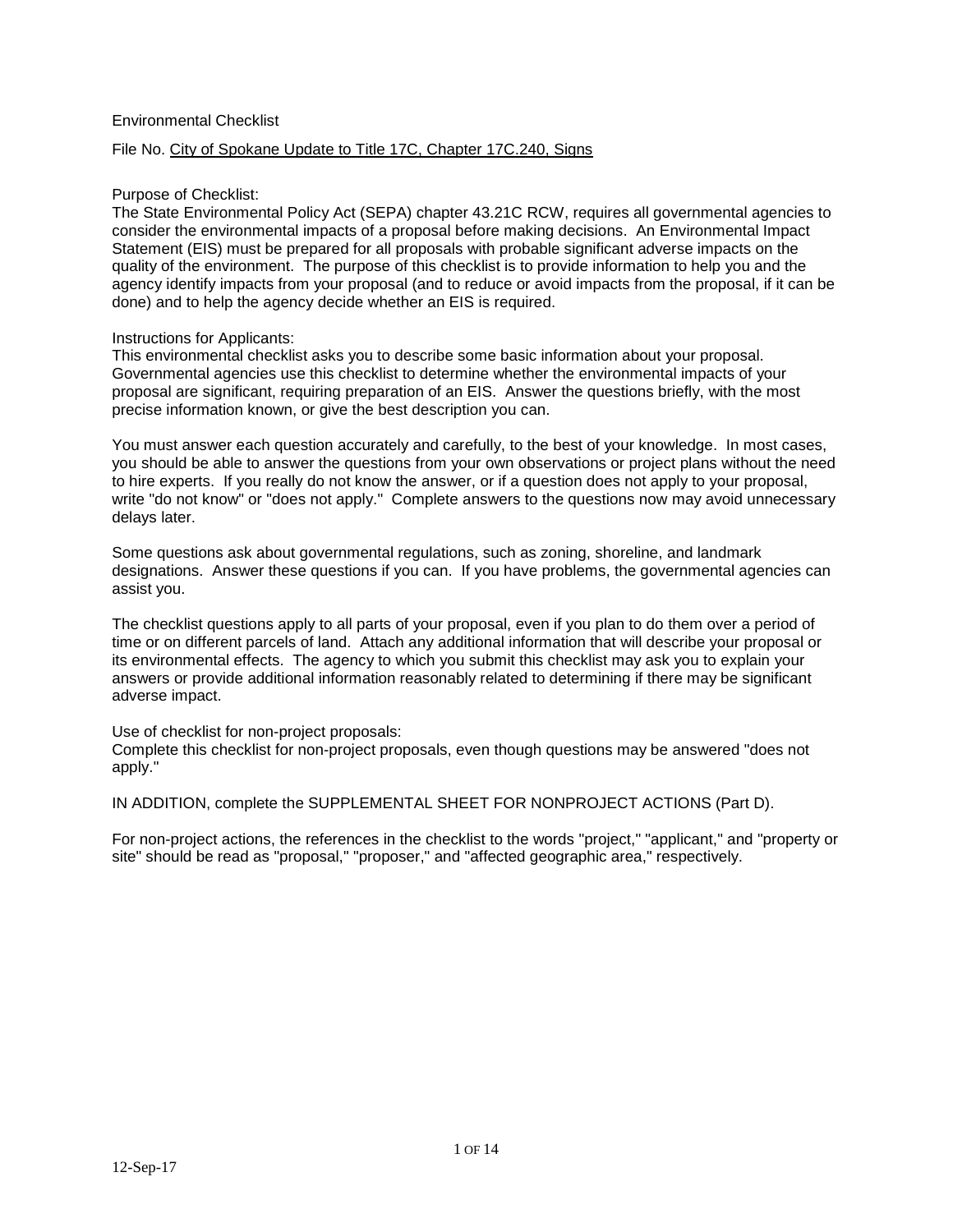# *A. BACKGROUND*

## **1. Name of proposed project, if applicable:**

Update to City of Spokane Municipal Code, Title 17C, Chapter 17C.240 Signs

## **2. Name of applicant:**

City of Spokane

## **3. Address and phone number of applicant or contact person:**

Amy Mullerleile City of Spokane Planning Services Department 808 West Spokane Falls Blvd Spokane, WA 99201-3329 (509) 625-6194

### **4. Date checklist prepared:**

September 11, 2017

## **5. Agency requesting checklist:**

City of Spokane

## **6. Proposed timing or schedule (including phasing, if applicable):**

A public hearing before the City of Spokane Plan Commission is anticipated on October 11, 2017, with a City Council action to adopt occurring on or before November 20, 2017.

### **7. a. Do you have any plans for future additions, expansion, or further activity related to or connected with this proposal? If yes, explain.**

No additional amendments are anticipated at this time. Amendments will be made as necessary to reflect changing local circumstances, new information, or changes in state or federal statutes and regulations.

#### **b. Do you own or have options on land nearby or adjacent to this proposal? If yes, explain.**

Yes. The City of Spokane owns land, including parks and administrative buildings within the City limits, or "affected geographical area" of this proposal.

### **8. List any environmental information you know about that has been prepared, or will be prepared, directly related to this proposal.**

The City updated the sign code regulations in 2008. A SEPA checklist was submitted and a determination of non-significance was issued on October 29, 2008. This determination was not appealed.

"White Paper" completed July 14 2008, by Sign Code Update Technical Advisory Committee (TAC)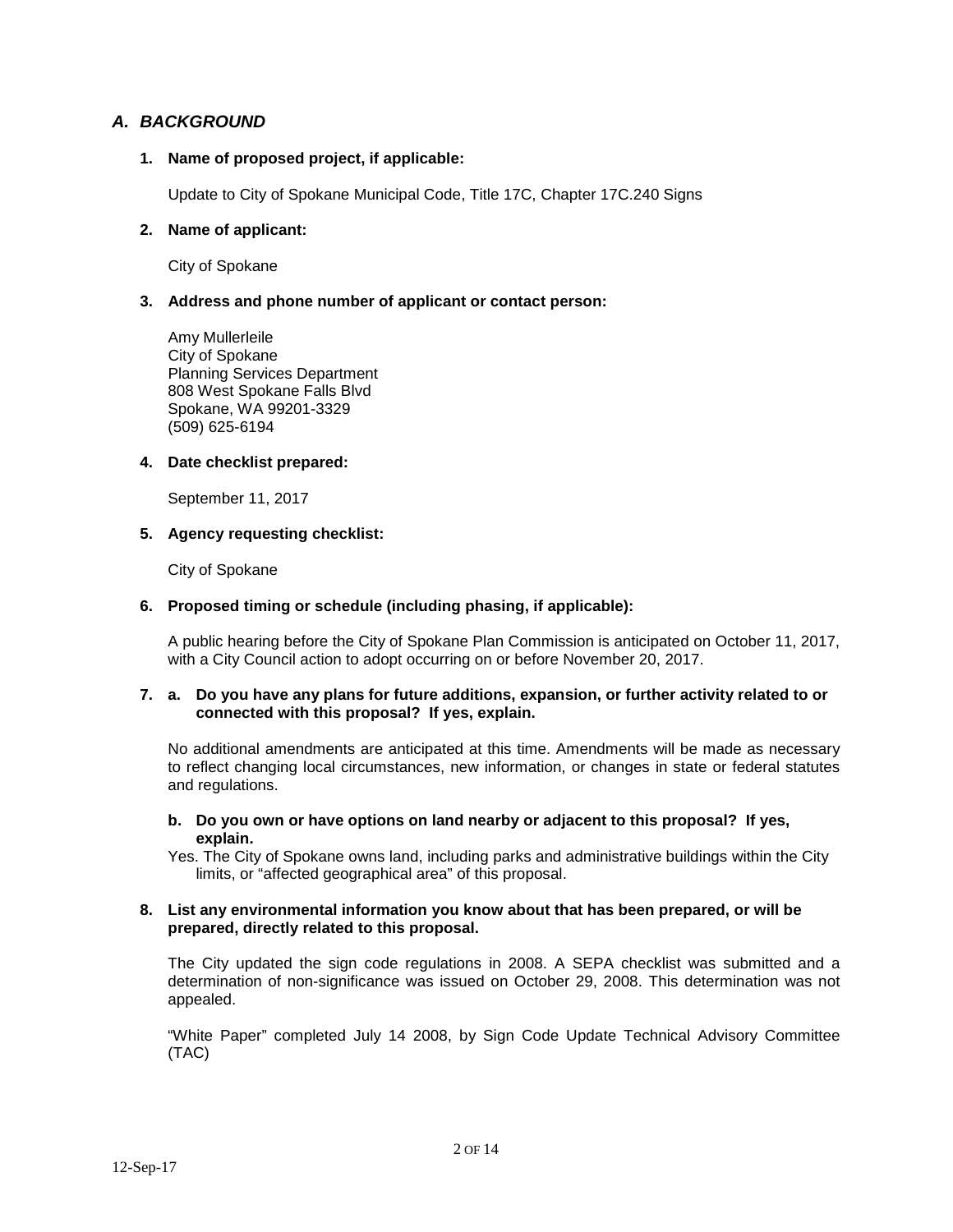### **9. Do you know whether applications are pending for governmental approvals of other proposals directly affecting the property covered by your proposal? If yes, explain.**

This is a city-wide non-project legislative action; currently pending applications for sign permits would be subject to the current regulations until such time as the adoption process is complete and proper public notice has been disseminated.

### **10. List any government approvals or permits that will be needed for your proposal, if known.**

The proposed development standards require approval of the Spokane City Council and Mayor.

### **11. Give brief, complete description of your proposal, including the proposed uses and the size of the project and site. There are several questions later in this checklist that ask you to describe certain aspects of your proposal. You do not need to repeat those answers on this page.**

This proposal is update to the provisions of the Spokane Municipal Code that regulate signage within the City in order to improve administration, comply with a recent US Supreme Court decision, and ensure regulations implement the intent of the City's Comprehensive Plan and support the desired character and development patterns of the various zones and overlay zones.

**12. Location of the proposal. Give sufficient information to a person to understand the precise location of your proposed project, including a street address, if any, and section, township and range, if known. If a proposal would occur over a range of area, provide the range or boundaries of the site(s). Provide a legal description, site plan, vicinity map, and topographic map, if reasonably available. While you should submit any plans required by the agency, you are not required to duplicate maps or detailed plans submitted with any permit application related to this checklist.** 

This is a city-wide non-project legislative action; it would apply to the entire area within the City of Spokane boundary. The City of Spokane is located in Spokane County.

**13. Does the proposed action lie within the Aquifer Sensitive Area (ASA)? The General Sewer Service Area? The Priority Sewer Service Area? The City of Spokane? (See: Spokane County's ASA Overlay Zone Atlas for boundaries.)** 

Yes.

- **14. The following questions supplement Part A.** 
	- **a. Critical Aquifer Recharge Area (CARA) / Aquifer Sensitive Area (ASA)**
	- **(1) Describe any systems, other than those designed for the disposal of sanitary waste, installed for the purpose of discharging fluids below the ground surface (includes systems such as those for the disposal of stormwater or drainage from floor drains). Describe the type of system, the amount of material to be disposed of through the system and the types of material likely to be disposed of (including materials which may enter the system inadvertently through spills or as a result of firefighting activities).** N/A, this is a non-project action.
	- **(2) Will any chemicals (especially organic solvents or petroleum fuels) be stored in aboveground or underground storage tanks? If so, what types and quantities of**  N/A, this is a non-project action.
	- **(3) What protective measures will be taken to insure that leaks or spills of any chemicals stored or used on site will not be allowed to percolate to groundwater. This includes measures to keep chemicals out of disposal systems.** N/A, this is a non-project action.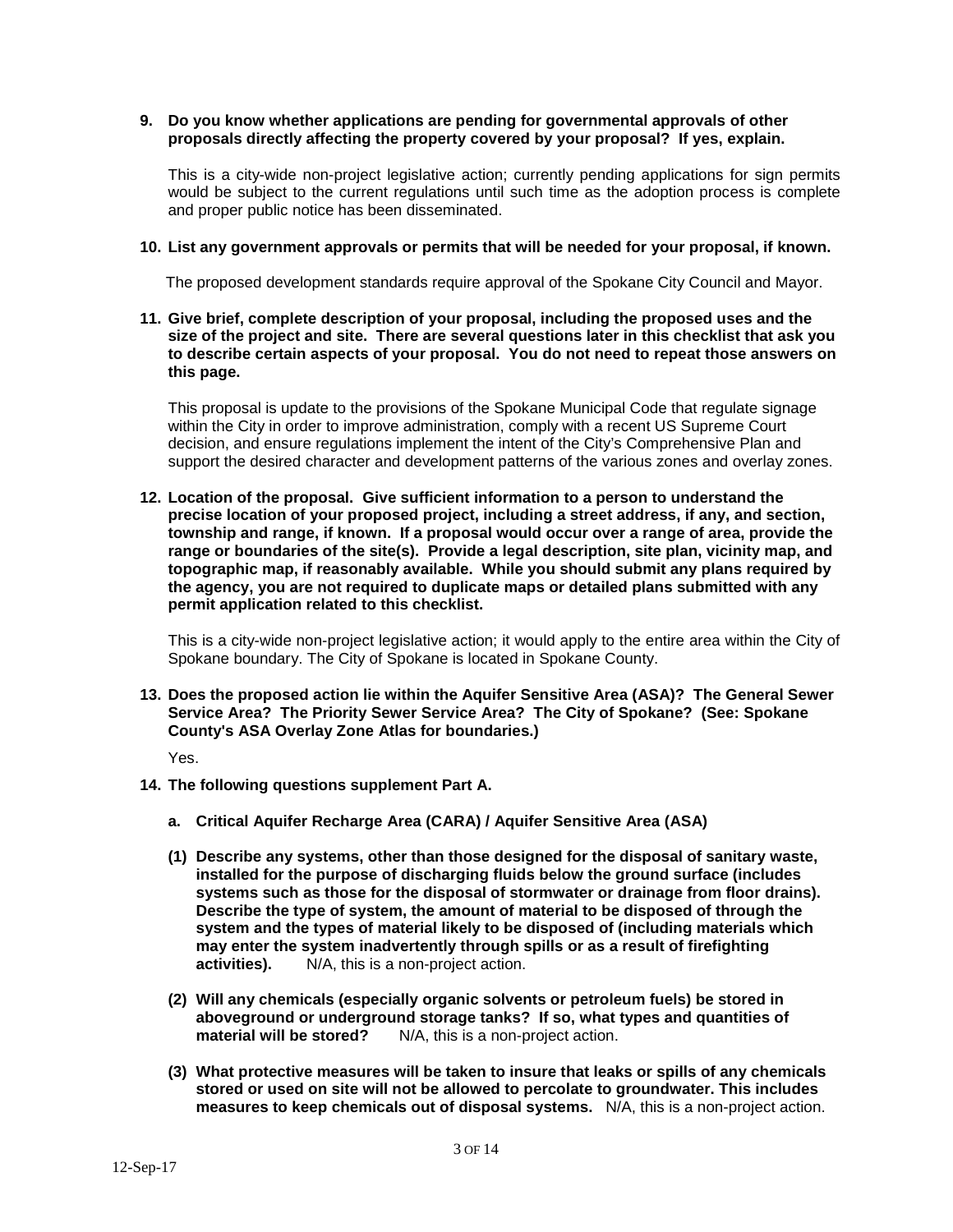- **(4) Will any chemicals be stored, handled or used on the site in a location where a spill or leak will drain to surface or groundwater or to a stormwater disposal system discharging to surface or groundwater?** N/A, this is a non-project action.
- **b. Stormwater** N/A, this is a non-project action.
- **(1) What are the depths on the site to groundwater and to bedrock (if known)?** N/A, this is a non-project action.
- **(2) Will stormwater be discharged into the ground? If so, describe any potential impacts?** N/A, this is a non-project action.

| <b>B. ENVIRONMENTAL ELEMENTS</b><br>1. Earth | <b>Evaluation</b> for<br>Agency Use<br>Only                                                                                                                                                                                                                                                         |                                     |
|----------------------------------------------|-----------------------------------------------------------------------------------------------------------------------------------------------------------------------------------------------------------------------------------------------------------------------------------------------------|-------------------------------------|
|                                              |                                                                                                                                                                                                                                                                                                     |                                     |
|                                              | a. General description of the site (circle one): flat, rolling, hilly, steep<br>slopes, mountains, other: N/A, this is a non-project action.                                                                                                                                                        | <b>Evaluation</b> for               |
|                                              | b. What is the steepest slope on the site (approximate percent slope)?<br>N/A                                                                                                                                                                                                                       | Agency Use<br>Only                  |
|                                              | c. What general types of soils are found on the site (for example, clay,<br>sand, gravel, peat, muck)? If you know the classification of<br>agricultural soils, specify them and note any prime farmland. N/A                                                                                       |                                     |
|                                              | d. Are there surface indications or history of unstable soils in the<br>immediate vicinity? If so, describe. N/A                                                                                                                                                                                    |                                     |
|                                              | e. Describe the purpose, type, and approximate quantities of any filling<br>or grading proposed. Indicate source of fill: N/A                                                                                                                                                                       |                                     |
|                                              | f. Could erosion occur as a result of clearing, construction, or use? If<br>so, generally describe. N/A                                                                                                                                                                                             |                                     |
|                                              | g. About what percent of the site will be covered with impervious<br>surfaces after project construction (for example, asphalt or<br>buildings)? N/A                                                                                                                                                |                                     |
|                                              | h. Proposed measures to reduce or control erosion or other impacts to<br>the earth, if any: N/A                                                                                                                                                                                                     |                                     |
| 2. Air                                       |                                                                                                                                                                                                                                                                                                     |                                     |
|                                              | a. What type of emissions to the air would result from the proposal (i.e.,<br>dust, automobile, odors, industrial, wood smoke) during construction<br>and when the project is completed? If any, generally describe and give<br>approximate quantities if known. N/A, this is a non-project action. |                                     |
|                                              | b. Are there any off-site sources of emissions or odor that may affect<br>your proposal? If so, generally describe. N/A                                                                                                                                                                             | <b>Evaluation</b> for<br>Agency Use |

**c. Proposed measures to reduce or control emissions or other impacts to air, if any:** N/A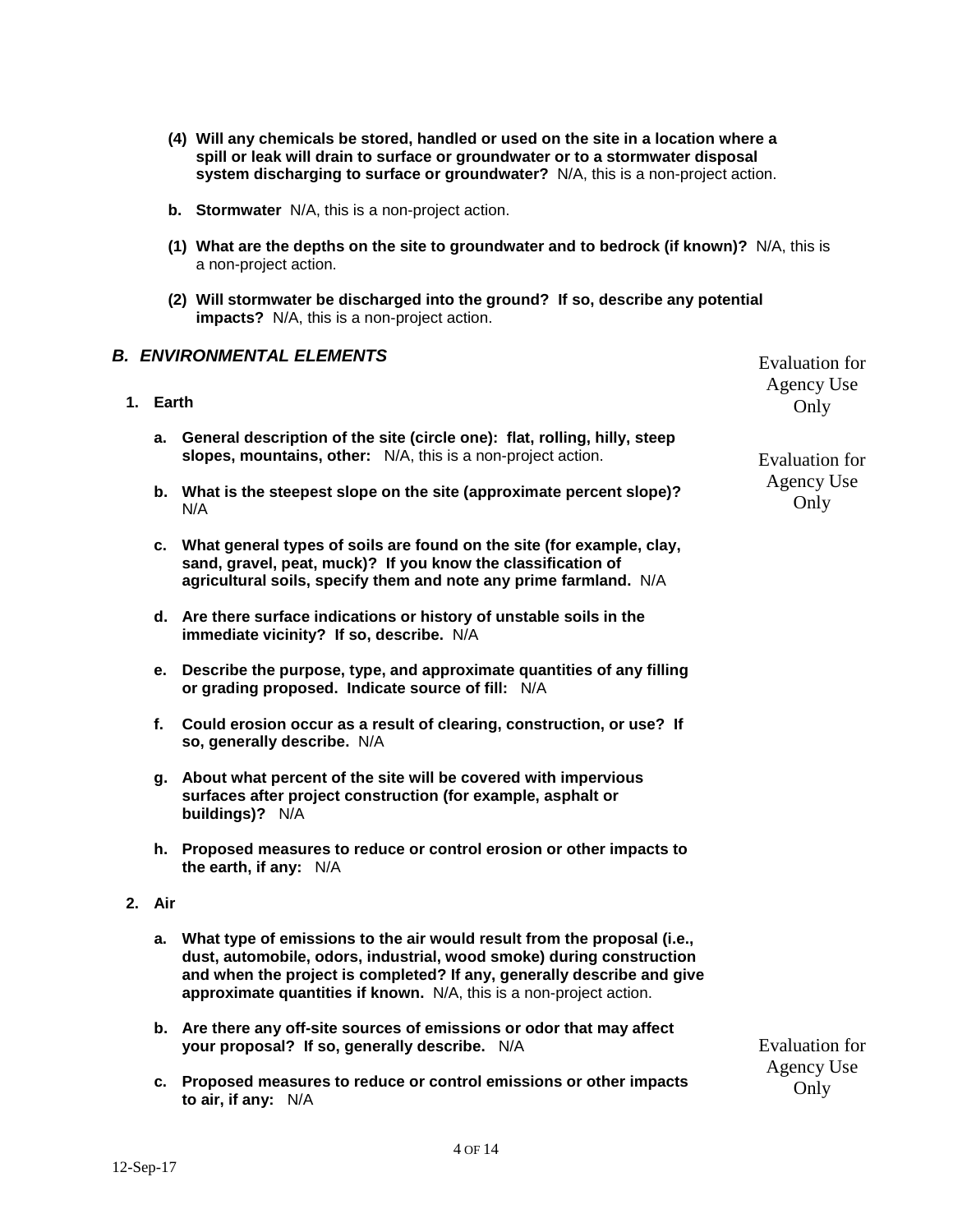# **3. Water**

- **a. SURFACE:**
- **(1) Is there any surface water body on or in the immediate vicinity of the site (including year-round and seasonal streams, saltwater, lakes, ponds, wetlands)? If yes, describe type and provide names. If appropriate, state what stream or river it flows into.** N/A, this is a non-project action.
- **(2) Will the project require any work over, in, or adjacent to (within 200 feet) the described waters? If yes, please describe and attach available plans.** N/A
- **(3) Estimate the amount of fill and dredge material that would be placed in or removed from the surface water or wetlands and indicate the area of the site that would be affected. Indicate the source of fill material.** N/A
- **(4) Will the proposal require surface water withdrawals or diversions? Give general description, purpose, and approximate quantities if known.** N/A
- **(5) Does the proposal lie within a 100-year floodplain?** N/A **If so, note location on the site plan.** N/A
- **(6) Does the proposal involve any discharge of waste materials to surface waters? If so, describe the type of waste and anticipated volume of discharge.** N/A

Evaluation for Agency Use Only

- **b. GROUND:**
- **(1) Will groundwater be withdrawn, or will water be discharged to groundwater? Give general description, purpose, and approximate quantities if known.** N/A, this is a non-project action.
- **(2) Describe waste material that will be discharged into the ground from septic tanks or other sanitary waste treatment facility. Describe the general size of the system, the number of houses to be served (if applicable) or the number of persons the system(s) are expected to serve.** N/A
- **c. WATER RUNOFF (INCLUDING STORMWATER):**
- **(1) Describe the source of runoff (including stormwater) and method of collection and disposal if any (include quantities, if known). Where will this water flow? Will this water flow into other waters? If so, describe.**  N/A, this is a non-project action.
- **(2) Could waste materials enter ground or surface waters? If so, generally describe.** N/A
- **d. PROPOSED MEASURES to reduce or control surface, ground, and runoff water impacts, if any.** N/A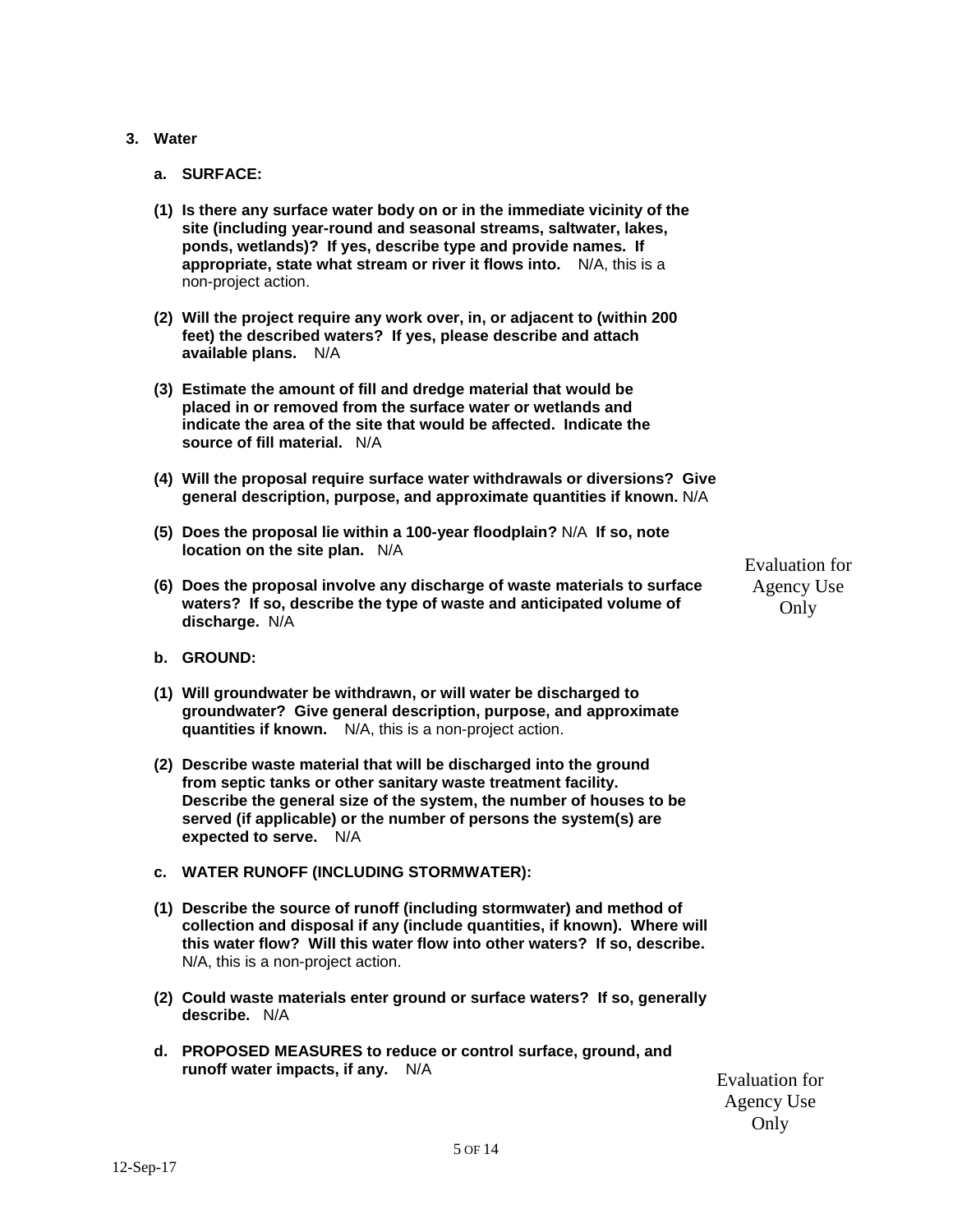### **4. Plants**

**a. Check or circle type of vegetation found on the site:** 

N/A, this is a non-project action.

- **\_\_\_\_\_\_\_\_\_\_ Deciduous tree: alder, maple, aspen, other.**
- **\_\_\_\_\_\_\_\_\_\_ Evergreen tree: fir, cedar, pine, other.**
- **\_\_\_\_\_\_\_\_\_\_ Shrubs**

**\_\_\_\_\_\_\_\_\_\_ Grass**

**\_\_\_\_\_\_\_\_\_\_ Pasture**

**\_\_\_\_\_\_\_\_\_\_ Crop or grain**

**\_\_\_\_\_\_\_\_\_ Wet soil plants, cattail, buttercup, bullrush, skunk cabbage, other.**

**\_\_\_\_\_\_\_\_\_\_ Water plants: water lilly, eelgrass, milfoil, other.**

**\_\_\_\_\_\_\_\_\_\_ Other types of vegetation.**

- **b. What kind and amount of vegetation will be removed or altered?** N/A
- **c. List threatened or endangered species known to be on or near the site.** N/A
- **d. Proposed landscaping, use of native plants, or other measures to preserve or enhance vegetation on the site, if any:** N/A
- **5. Animals**
	- **a. Circle any birds and animals which have been observed on or near the site are known to be on or near the site:** N/A, this is a non-project action.

| birds: hawk, heron, eagle, songbirds, other:          |                |
|-------------------------------------------------------|----------------|
| mammals: deer, bear, elk, beaver, other:              | Evaluation for |
| fish: bass, salmon, trout, herring, shellfish, other: | Agency Use     |
| other:                                                | Only           |

- **b. List any threatened or endangered species known to be on or near the site.** N/A
- **c. Is the site part of a migration route? If so, explain.** N/A
- **d. Proposed measures to preserve or enhance wildlife, if any:** N/A
- **6. Energy and natural resources**
	- **a. What kinds or energy (electric, natural gas, wood stove, solar) will be used to meet the completed project's energy needs? Describe whether it will be used for heating, manufacturing, etc.** N/A, this is a non-project action.
	- **b. Would your project affect the potential use of solar energy by adjacent properties? If so, generally describe.** N/A

Only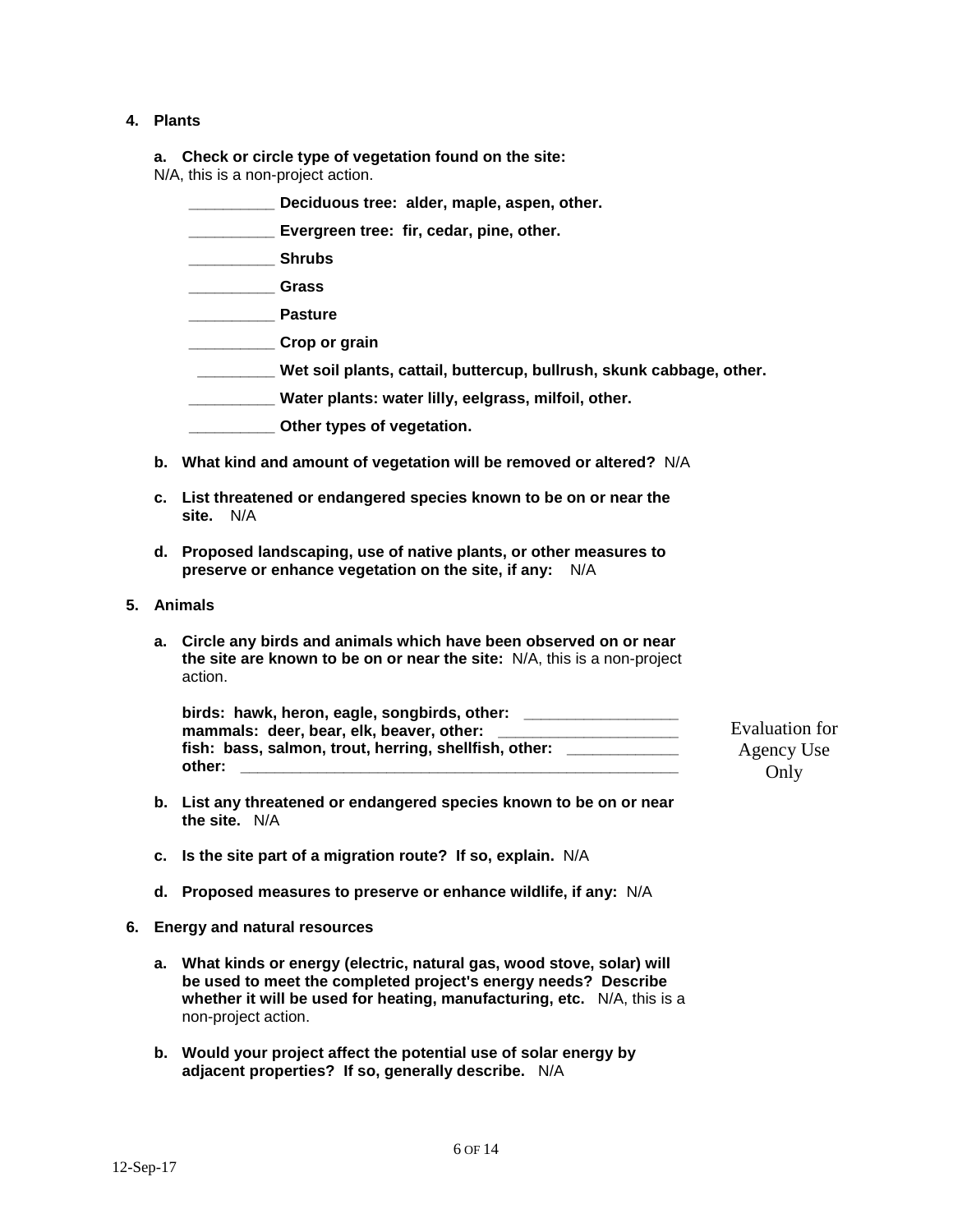- **c. What kinds of energy conservation features are included in the plans of this proposal? List other proposed measures to reduce or control energy impacts, if any:** N/A
- **7. Environmental health**
	- **a. Are there any environmental health hazards, including exposure to toxic chemicals, risk of fire and explosion, spill, or hazardous waste that could occur as a result of this proposal? If so, describe.** N/A, this is a non-project action.
	- **(1) Describe special emergency services that might be required.** N/A
	- **(2) Proposed measures to reduce or control environmental health hazards, if any:** N/A
	- **b. NOISE:**
	- **(1) What types of noise exist in the area which may affect your project (for example: traffic, equipment, operation, other)?** N/A, this is a non-project action.
	- **(2) What types and levels of noise would be created by or associated with the project on a short-term or a long-term basis (for example: traffic, construction, operation, other)? Indicate what hours noise would come from the site.** N/A
	- **(3) Proposed measure to reduce or control noise impacts, if any:** N/A
- **8. Land and shoreline use**
	- **a. What is the current use of the site and adjacent properties?** N/A
	- **b. Has the site been used for agriculture? If so, describe.** N/A
	- **c. Describe any structures on the site.** N/A
	- **d. Will any structures be demolished? If so, which?** N/A
	- **e. What is the current zoning classification of the site?** N/A
	- **f. What is the current comprehensive plan designation of the site?** N/A
	- **g. If applicable, what is the current shoreline master program designation of the site?** N/A
	- **h. Has any part of the site been classified as a critical area? If so, specify.** N/A
	- **i. Approximately how many people would reside or work in the completed project?** N/A
	- **j. Approximately how many people would the completed project displace?** N/A

Evaluation for Agency Use Only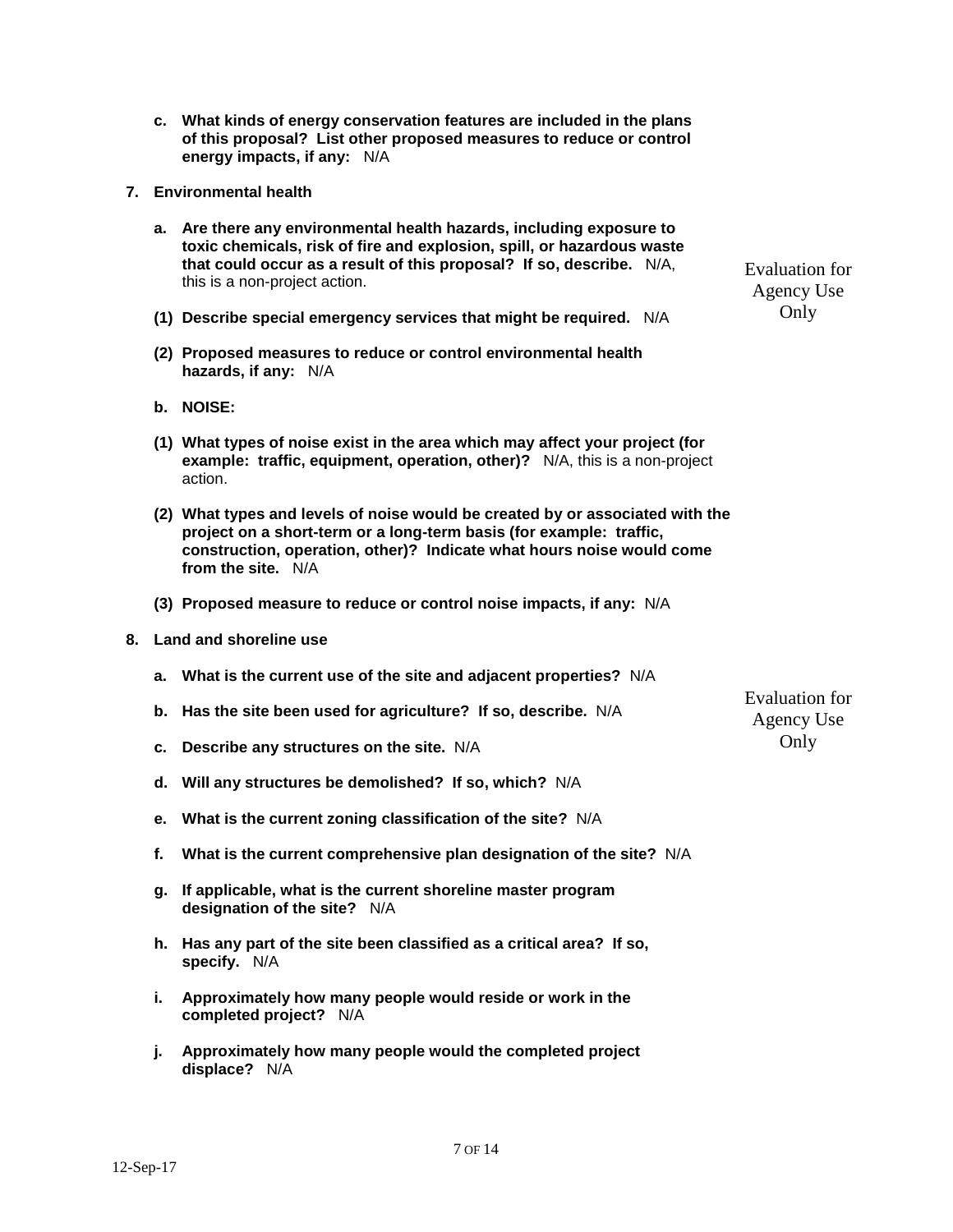- **k. Proposed measures to avoid or reduce displacement impacts, if any:**  N/A
- **l. Proposed measures to ensure the proposal is compatible with existing and projected land uses and plans, if any:** N/A
- **9. Housing**
	- **a. Approximately how many units would be provided, if any? Indicate whether high, middle or low-income housing.** N/A, this is a nonproject action.
	- **b. Approximately how many units, if any, would be eliminated? Indicate whether high-, middle- or low-income housing.** N/A
	- **c. Proposed measures to reduce or control housing impacts, if any:**  N/A

### **10. Aesthetics**

- **a. What is the tallest height of any proposed structure(s), not including antennas; what is the principal exterior building material(s) proposed?** N/A, this is a non-project action.
- **b. What views in the immediate vicinity would be altered or obstructed?** N/A
- **c. Proposed measures to reduce or control aesthetic impacts, if any:**  N/A
- **11. Light and Glare**
	- **a. What type of light or glare will the proposal produce? What time of day would it mainly occur?** N/A, this is a non-project action.
	- **b. Could light or glare from the finished project be a safety hazard or interfere with views?** N/A
	- **c. What existing off-site sources of light or glare may affect your proposal?** N/A
	- **d. Proposed measures to reduce or control light and glare impacts, if any:** N/A

### **12. Recreation**

- **a. What designated and informal recreational opportunities are in the immediate vicinity?** N/A, this is a non-project action.
- **b. Would the proposed project displace any existing recreational uses? If so, describe.** N/A
- **c. Proposed measures to reduce or control impacts on recreation, including recreation opportunities to be provided by the project or applicant, if any:** N/A

Evaluation for Agency Use Only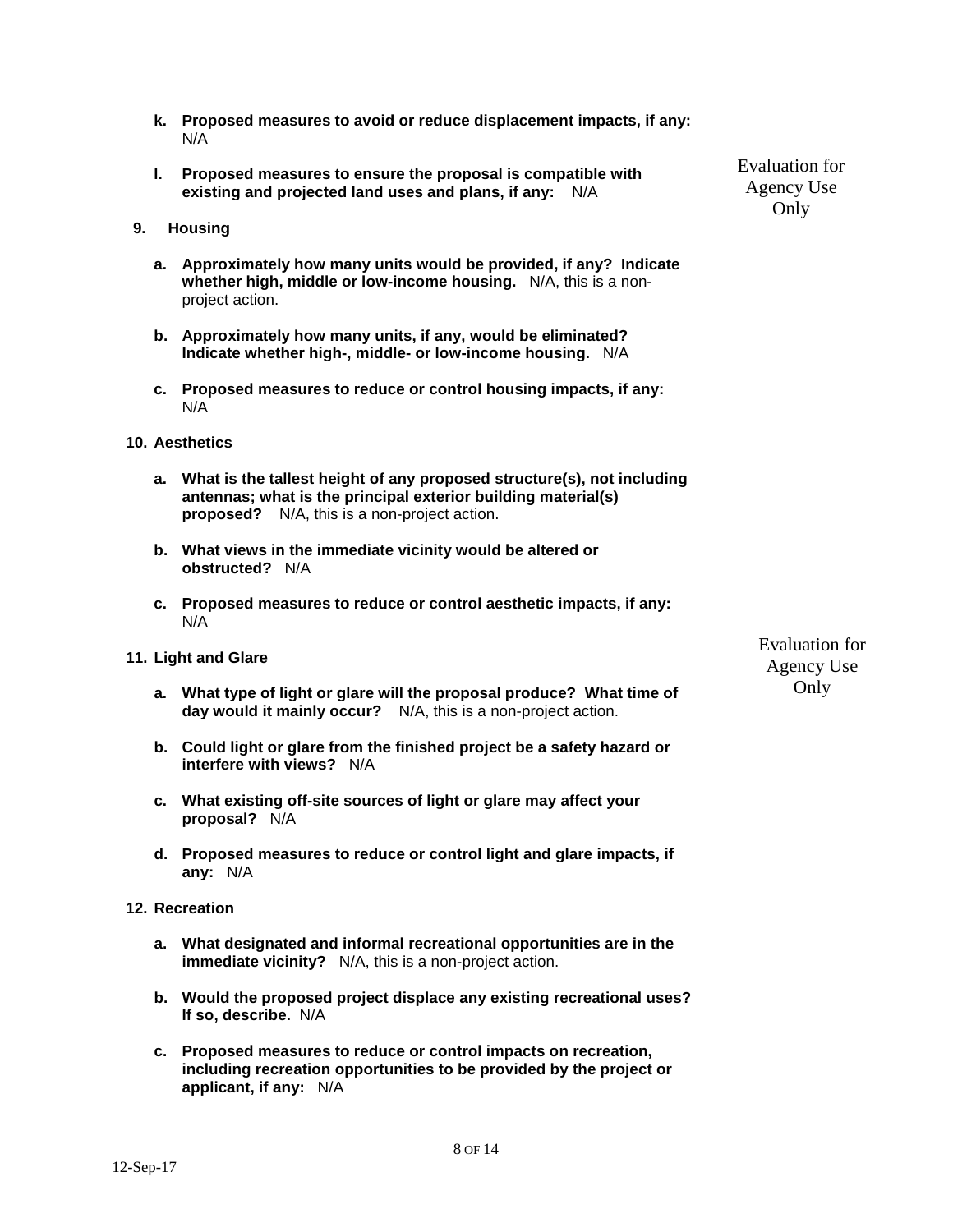- **13. Historic and cultural preservation**
	- **a. Are there any places or objects listed on, or proposed for, national, state, or local preservation registers known to be on or next to the site? If so, generally describe.** N/A, this is a non-project action.
	- **b. Generally describe any landmarks or evidence of historic archaeological, scientific or cultural importance known to be on or next to the site.** N/A
	- **c. Proposed measures to reduce or control impacts, if any:** N/A

#### **14. Transportation**

- **a. Identify public streets and highways serving the site, and describe proposed access to the existing street system. Show on site plans, if any.** N/A, this is a non-project action.
- **b. Is site currently served by public transit? If not, what is the approximate distance to the nearest transit stop?** N/A
- **c. How many parking spaces would the completed project have? How many would the project eliminate?** N/A
- **d. Will the proposal require any new roads or streets, or improvements to existing roads or streets not including driveways? If so, generally describe (indicate whether public or private).** N/A
- **e. Will the project use (or occur in the immediate vicinity of) water, rail or air transportation? If so, generally describe.** N/A
- **f. How many vehicular trips per day would be generated by the completed project? If known, indicate when peak would occur.** N/A

**(Note: to assist in review and if known indicate vehicle trips during PM peak, AM Peak and Weekday (24 hours).)**

- **g. Proposed measures to reduce or control transportation impacts, if any:** N/A
- **15. Public services**
	- **a. Would the project result in an increased need for public services (for example: fire protection, police protection, health care, schools, other)? If so, generally describe.** N/A, this is a non-project action.
	- **b. Proposed measures to reduce or control direct impacts on public services, if any:** N/A
- **16. Utilities**
	- **a. Circle utilities currently available at the site: electricity, natural gas, water, refuse service, telephone, sanitary sewer, septic system, other:**  N/A, this is a non-project action.

Evaluation for Agency Use Only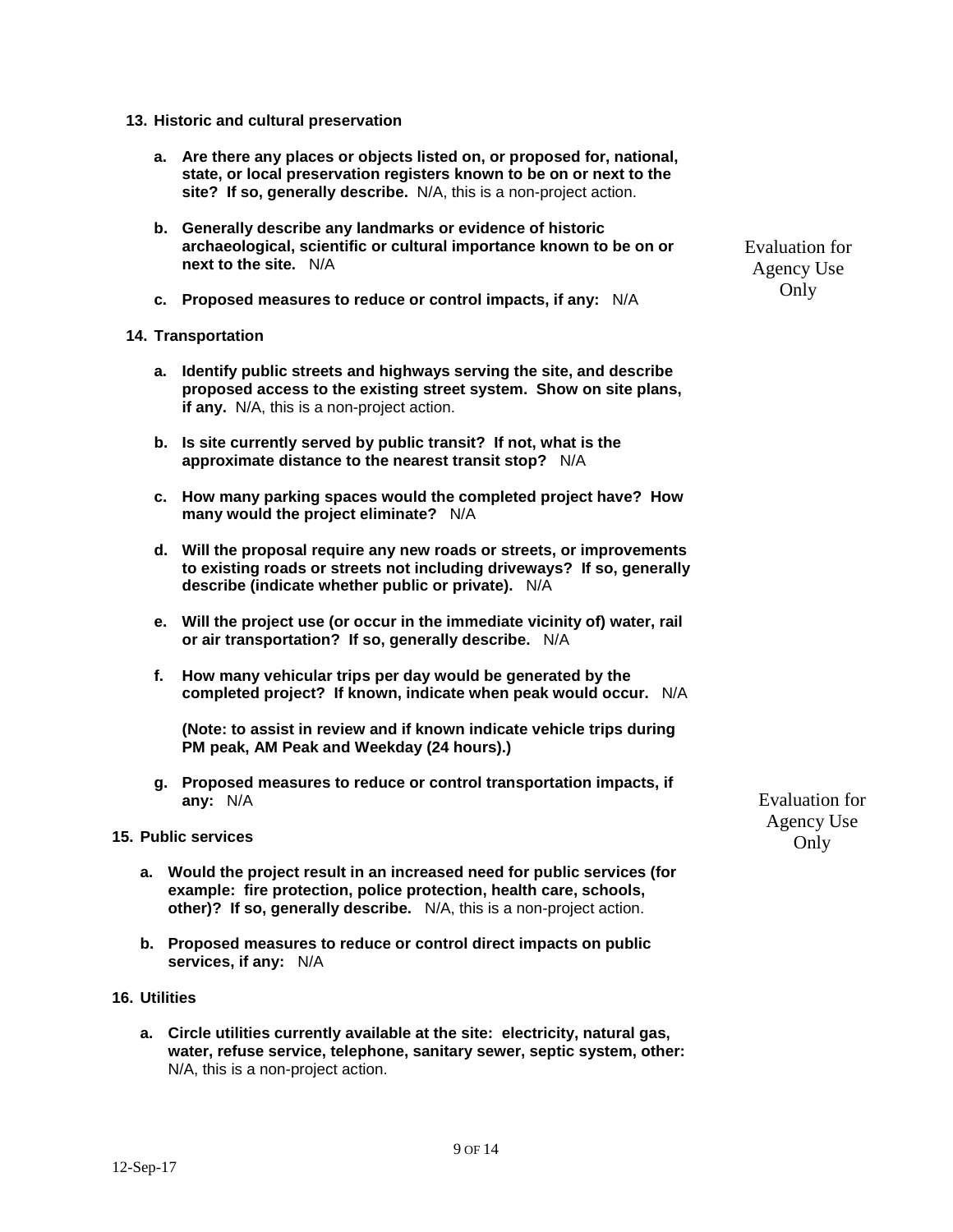**b. Describe the utilities that are proposed for the project, the utility providing the service and the general construction activities on the site or in the immediate vicinity which might be needed.** N/A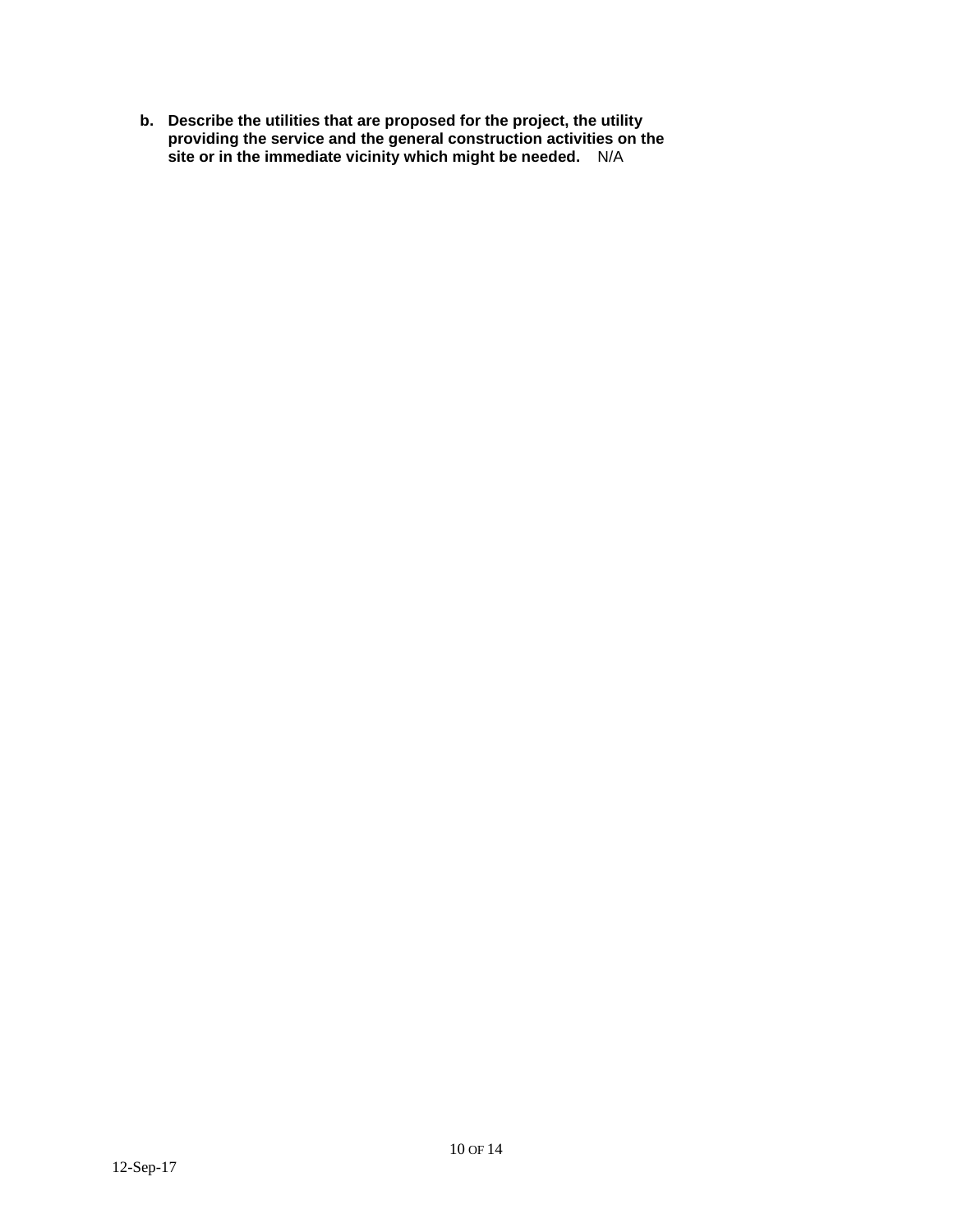## **C. SIGNATURE**

**I, the undersigned, swear under penalty of perjury that the above responses are made truthfully and to the best of my knowledge. I also understand that, should there be any willful misrepresentation or willful lack of full disclosure on my part, the agency must withdraw any determination of Non-significance that it might issue in reliance upon this checklist.**

Date: September 11, 2017 **Signature:** 

**Please Print or Type:** Amy Mullerleile

**Proponent: City of Spokane Address: 808 W Spokane Falls Blvd Spokane WA 99203 Phone: 509.625.6194**

**Person completing form (if different from proponent): Amy Mullerleile Address: same as above Phone: 509.625.6194**

# **FOR STAFF USE ONLY**

**Staff member(s) reviewing checklist: Tirrell Black**

**Based on this staff review of the environmental checklist and other pertinent information, the staff concludes that:**

- **A. There are no probable significant adverse impacts and recommends a Determination of Non-significance.**
- **\_\_ B. Probable significant adverse environmental impacts do exist for the current proposal and recommends a Mitigated Determination of Non-significance with conditions.**
	- **\_\_ C. There are probable significant adverse environmental impacts and recommends a Determination of Significance.**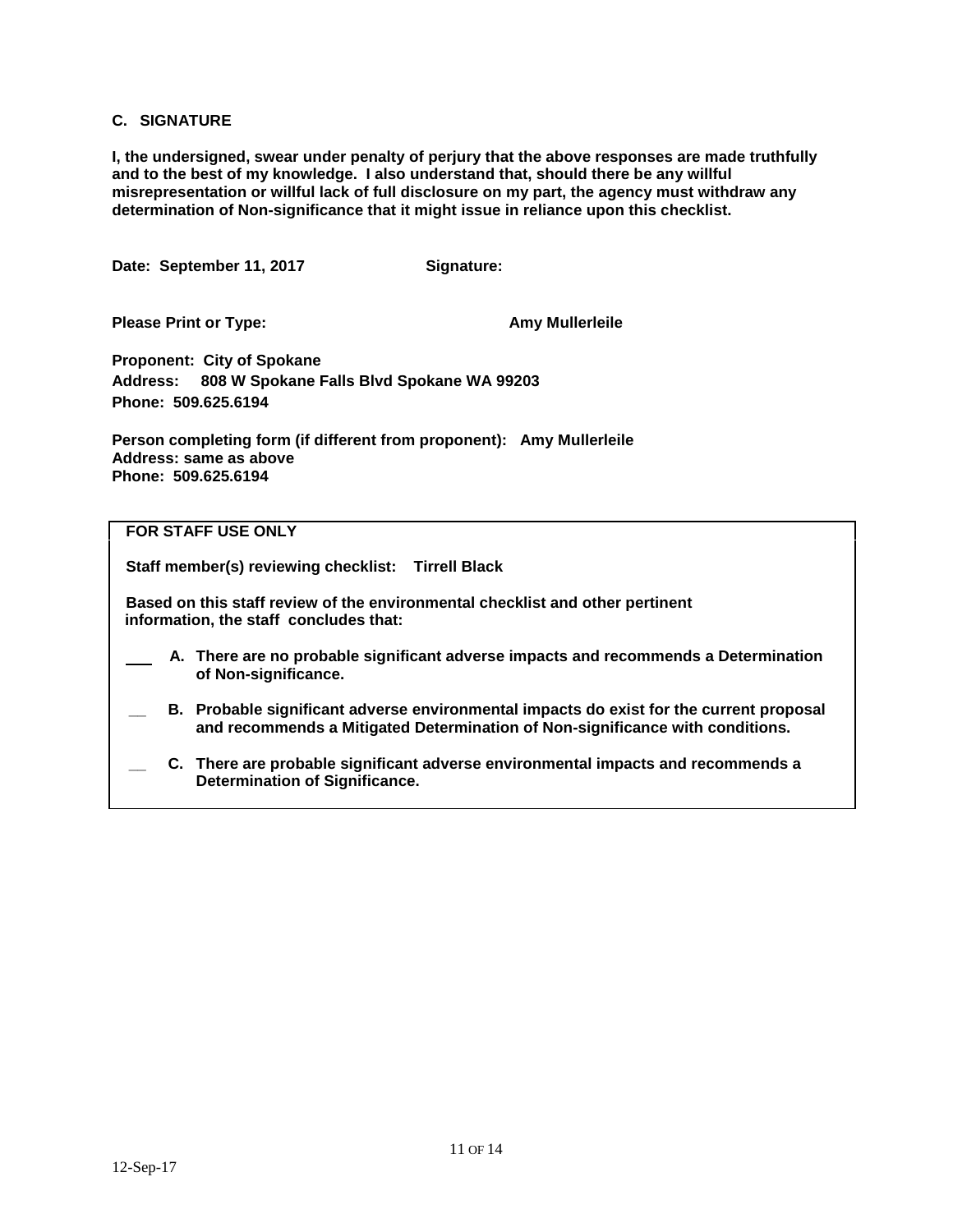### **D. SUPPLEMENTAL SHEET FOR NONPROJECT ACTIONS (Do not use this sheet for project actions)**

**Because these questions are very general, it may be helpful to read them in conjunction with the list of elements of the environment.**

**When answering these questions, be aware of the extent the proposal, or the types of activities likely to result from the proposal, would affect the item at a greater intensity or at a faster rate than if the proposal were not implemented. Respond briefly and in general terms.**

#### **1. How would the proposal be likely to increase discharge to water; emissions to air; production, storage or release of toxic or hazardous substances; or production of noise?**

The proposal would not directly increase discharge to water, emissions to air, the production and storage of toxic or hazardous substances or noise.

### **Proposed measures to avoid or reduce such increases are:** N/A

**2. How would the proposal be likely to affect plants, animals, fish or marine life?** 

This proposal is unlikely to directly affect plants, animals, fish, or marine life.

### **Proposed measures to protect or conserve plants, animals, fish or marine life are:**

No measures are proposed to specifically address the conservation of plants and animals in this proposal.

### **3. How would the proposal be likely to deplete energy or natural resources?**

It is not likely that the proposed changes to the sign code will significantly affect the amount of energy or natural resources used to permit, construct, site, operate and maintain signs in the city.

#### **Proposed measures to protect or conserve energy and natural resources are:**

The proposed sign code updates do not directly address energy and natural resource conservation.

**4. How would the proposal be likely to use or affect environmentally sensitive areas or areas designated (or eligible or under study) for governmental protection, such as parks, wilderness, wild and scenic rivers, threatened or endangered species habitat, historic or cultural sites, wetlands, flood plains or prime farmlands?**

It is not likely that the proposed changes to the sign code will significantly affect environmentally sensitive areas or areas designated (or eligible or under study) for governmental protection.

#### **Proposed measures to protect such resources or to avoid or reduce impacts are:**

No measures are proposed to specifically protect environmentally sensitive areas in this proposal.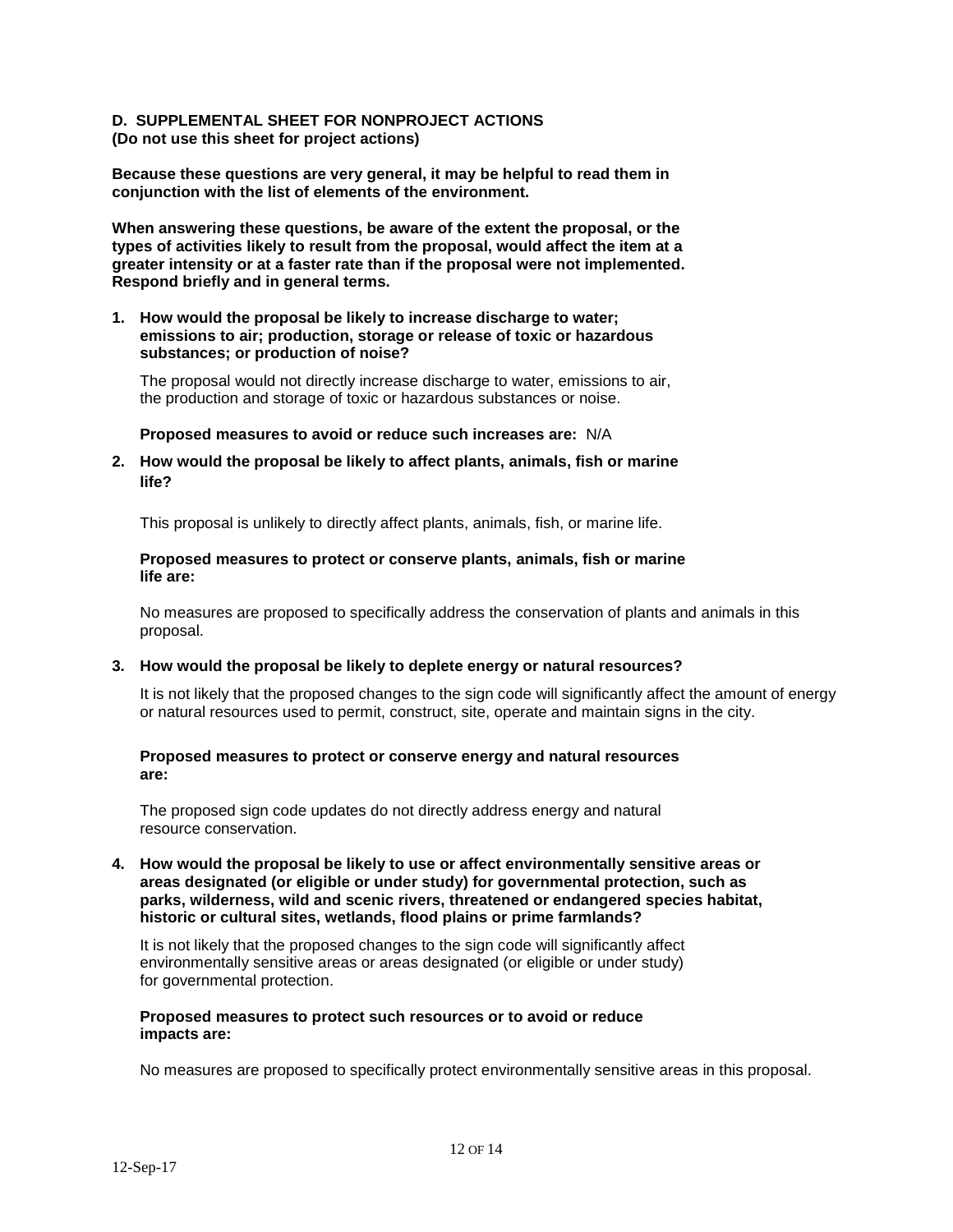### **5. How would the proposal be likely to affect land and shoreline use, including whether it would allow or encourage land or shoreline uses incompatible with existing plans?**

The proposal will regulate signs proposed within the City of Spokane. The updates are intended to implement the policies of the City's Comprehensive Plan, 2017 and correlate with other development standards currently in place. The current sign code regulations for signs located in shoreline environments correlate with the adopted Shoreline Master Plan and will not change.

### **Proposed measures to avoid or reduce shoreline and land use impacts are:**

The proposed update will not impact existing provisions regulating signs located within shoreline jurisdiction.

**6. How would the proposal be likely to increase demands on transportation or public services and utilities?** N/A

**Proposed measures to reduce or respond to such demand(s) are:** N/A

### **7. Identify, if possible, whether the proposal may conflict with local, state or federal laws or requirements for the protection of the environment.**

The proposal should not conflict with local, state or federal laws or requirements for the protection of the environment.

# **C. SIGNATURE**

**I, the undersigned, swear under penalty of perjury that the above responses are made truthfully and to the best of my knowledge. I also understand that, should there be any willful misrepresentation or willful lack of full disclosure on my part, the agency may withdraw any Determination of Non-significance that it might issue in reliance upon this checklist.**

**Date: August 24, 2017\_\_\_\_\_\_ Signature:** 

**Please Print or Type: \_\_\_\_\_\_\_\_\_\_\_\_\_\_\_\_\_\_\_ Amy Mullerleile**

**Proponent: City of Spokane Address: 808 W Spokane Falls Blvd, Spokane, WA 99201 Phone: 509.625.6017**

**Person completing form (if different from proponent): Amy Mullerleile Address: 808 W Spokane Falls Blvd, Spokane WA, 99201 Phone: 509.625.6147**

# **FOR STAFF USE ONLY**

**Staff member(s) reviewing checklist: Tirrell Black**

**Based on this staff review of the environmental checklist and other pertinent information, the staff concludes that:**

**A. There are no probable significant adverse impacts and recommends a Determination of Non-significance.**